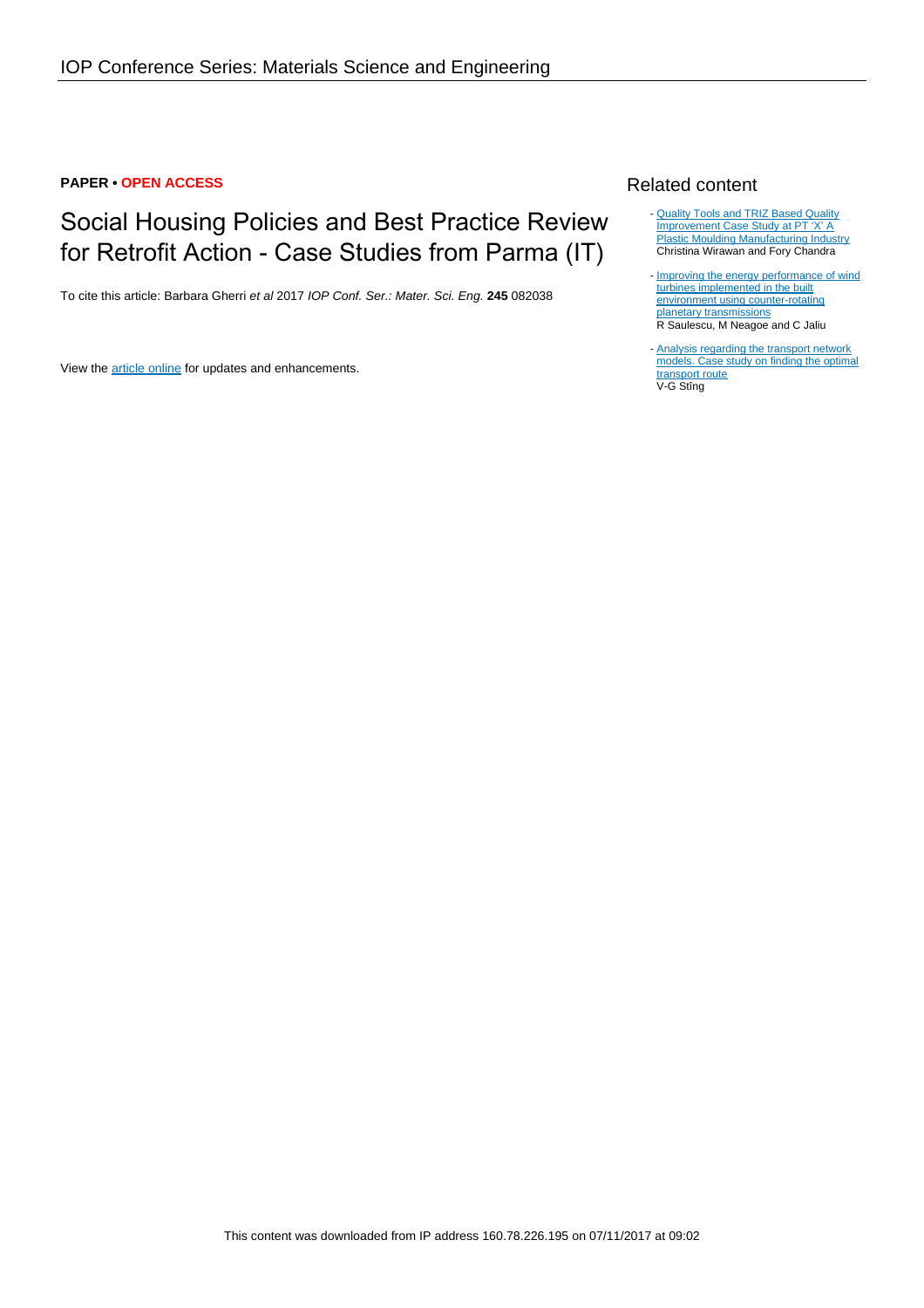# **Social Housing Policies and Best Practice Review for Retrofit Action - Case Studies from Parma (IT)**

**Barbara Gherri 1 , Chiara Cavagliano2 , Samuele Orsi 3**

<sup>1</sup> DIA – University of Parma, Parco Area delle Scienze 181/A, 43124 Parma, Italy

 $2$  Via Greppi 23, 13010 Caresana (VC), Italy

3 Via Settima 1, 25125 Villaggio Sereno Brescia, Italy

barbara.gherri@unipr.it

**Abstract**. The paper aims at investigating the most suitable Energy Saving Measures –ESMs– for the retrofitting of Social Housing Stock –SHS– in Europe. A global awareness has been increasing, as well as education and training among architects and building sectors employees, in order to identify tailored financing schemes and advanced integrated retrofitting solutions. Several European financed programmes have been tested so far and the results are here summarized and deeply investigated in order to increase the energy performance of social housing buildings, to improve knowledge of problems associated with the retrofitting of these households, in order to provide the most appropriate solutions to be applied. Afterward, the best practices selected have been applied to some study cases in Italy, to demonstrate that the large variety of SH programmes in Europe can seriously be used, promoting the best practises' application. A lot of theoretical and analytical work has been carried out by many European projects in the last decade, defining different approaches according to typologies of social housing buildings, focusing on national or regional regulation, on existing typologies and building techniques, on retrofitting solutions, on energy saving strategies and other managing approaches and energy saving devices. Due to the high participation of social housing organisations –SHO– and related European financed programmes, this academic research is focused on the most effective ESMs in order to encompass a large variety of needs and related solutions, even though some of them are still on course and other ones have already been completed. This research clearly demonstrates the valuable contribution these kinds of programme have in exchanging and sharing of knowledge and experience in the field of retrofit of Social Housing building across Europe, in order to primary improve the energy performance of the existing building stock and the quality of life of their inhabitants.

#### **1. Introduction**

Addressing the question of retrofit for Social Housing Stock SHS [1] means dealing with a huge range of existing building types, dissimilar in diffusion and consistency, in each European country and region. The experiences that come from numerous researches and design experiences converge to fix some critical points to work on to restore, or to give acceptable performance in even the recent existing built fabric, already severely ruined. The interventions so far proposed are usually made in order to rearrange the building structure and envelope in a way that can greatly affect the environmental conditions (acting in many directions and at different project scales).



Content from this work may be used under the terms of the[Creative Commons Attribution 3.0 licence.](http://creativecommons.org/licenses/by/3.0) Any further distribution of this work must maintain attribution to the author(s) and the title of the work, journal citation and DOI. Published under licence by IOP Publishing Ltd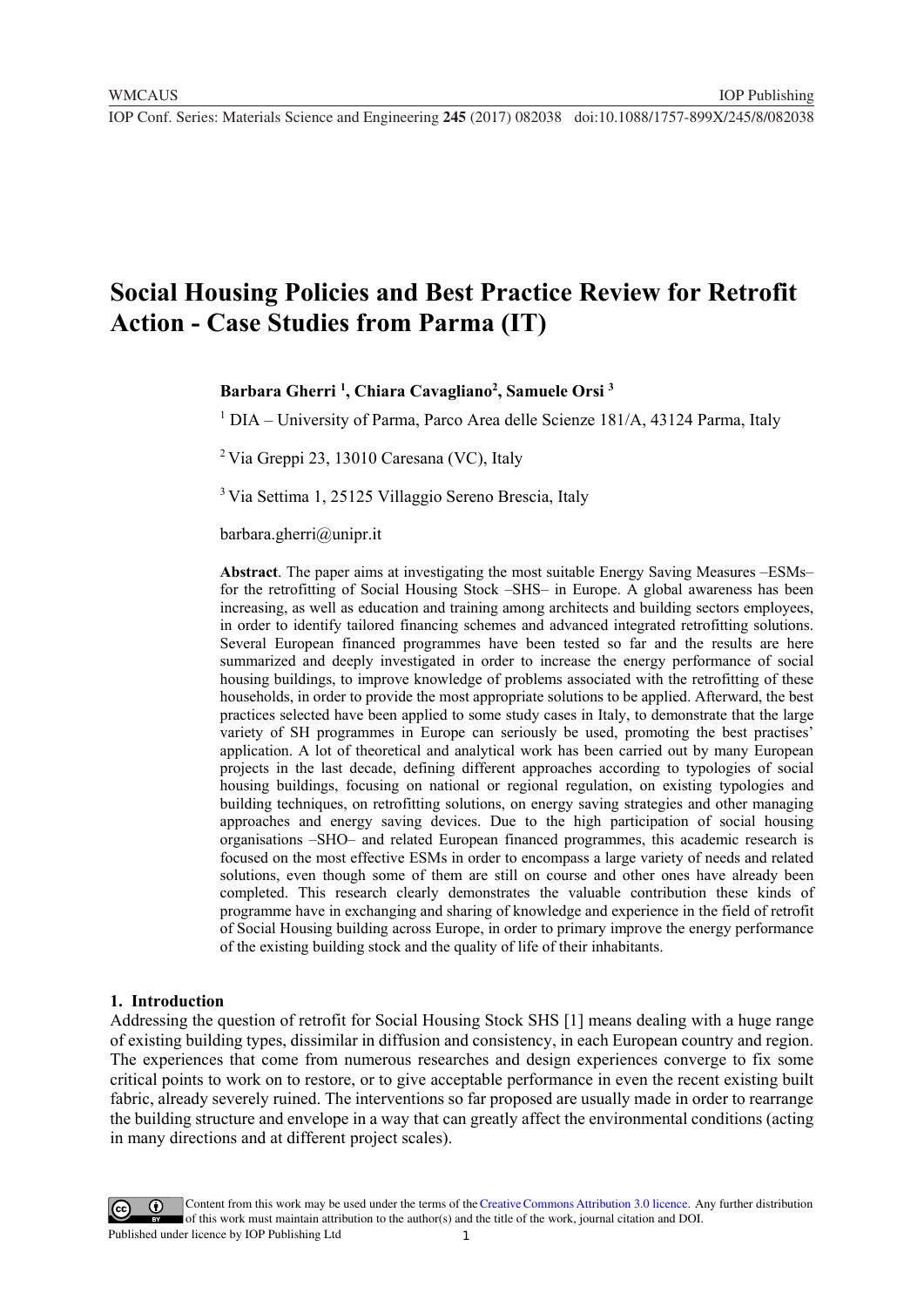Considering the Italian ageing stock, characterized by a strong built identity and cultural significance for its diffusion and social importance, every retrofit action should keep in mind that the most of these buildings were not built with energy efficiency in mind, since most of them are dating from 1960 [2].

Similar results can be identified in several countries in Europe with a large variety of retrofit programs to be applied to residential buildings. All these European retrofit programs originate from the Intelligent Energy Europe IEE [3], launched in 2003 and now closed, that has defined many instruments to create an energy-intelligent future, involving energy efficiency and renewable energy policies, with a view to reaching the EU 2020 targets. IEE aimed at creating better conditions for a more sustainable energy future in several areas, as varied as renewable energy, energy-efficient buildings and many more. With this idea, IEE was divide in three parts, among those, *Energy efficiency and the rational use of energy* (SAVE) is the one involving the improvement of energy effectiveness and the rational use of resources in building sectors, by providing training and practical suggestion on construction techniques that can grant energy savings. SAVE involves though many programs in order to address energy saving actions for Social Housing Building stock. More than 40 European Retrofit programs for social housing stock have here been evaluated in order to classify the most suitable and effective practices to be transferred in Italy (table 1).

Considering that European Countries have a large residential building stock, erected from 1920 to 1970, which have to undergo energy retrofit or which need to be interested by urban renewal interventions, countries and related building technologies have to be considered separately, according to the climatic and heating needs, as well as consistent with different social housing policies [4].

| Name <sup>a</sup> | Applicability                                                                                        | Most relevant $ESMS$                                                                     |  |  |  |  |
|-------------------|------------------------------------------------------------------------------------------------------|------------------------------------------------------------------------------------------|--|--|--|--|
| <b>ROSH</b>       | Building Envelope &                                                                                  | Retrofit to grant quality and indoor comfort for                                         |  |  |  |  |
|                   | Heating system                                                                                       | inhabitants                                                                              |  |  |  |  |
| <b>SURE-FIT</b>   | Building Envelope &<br>Heating system                                                                | Commissioning measures                                                                   |  |  |  |  |
| <b>EURO-PHIT</b>  | General measures for Quality<br>assurance for tenants                                                | Step by step renovation and refurbishment towards<br>PH standards                        |  |  |  |  |
|                   | Managing measures for tenants and                                                                    |                                                                                          |  |  |  |  |
| <b>TABULA</b>     | landlords                                                                                            | Retro-commissioning (RECx) measures                                                      |  |  |  |  |
|                   | General measures for Quality                                                                         | <b>Energy Performance Indicator Tracking Schemes</b>                                     |  |  |  |  |
| <b>EPISCOPE</b>   | assurance for tenants                                                                                | for the Continuous Optimization of Refurbishment<br>Processes in European Housing Stocks |  |  |  |  |
|                   | Managing measures for tenants and                                                                    | Cost Efficient Options and Financing Mechanisms                                          |  |  |  |  |
| <b>CERTUS</b>     | landlords/                                                                                           | for nearly Zero Energy Renovation of existing                                            |  |  |  |  |
|                   | Building Envelope & Heating system                                                                   | <b>Buildings Stock</b>                                                                   |  |  |  |  |
|                   | Managing measures for tenants and                                                                    | Energy efficiency measures for Low-income                                                |  |  |  |  |
| <b>ELIH-MED</b>   | landlords                                                                                            | housing Mediterranean regions                                                            |  |  |  |  |
|                   | Managing measures for tenants and                                                                    | Balanced European Conservation Approach made                                             |  |  |  |  |
| <b>BECA</b>       | landlords                                                                                            | by ICT                                                                                   |  |  |  |  |
|                   | Building Envelope &                                                                                  | Cost optimum and standard solution for                                                   |  |  |  |  |
| <b>AFTER</b>      | Heating system                                                                                       | maintenance and management                                                               |  |  |  |  |
|                   |                                                                                                      | Removing barriers to low carbon retrofit by                                              |  |  |  |  |
| <b>REQUEST 2</b>  | General measures for Quality<br>assurance for tenants                                                | improving access to data and insight of the benefits                                     |  |  |  |  |
| <b>ACTION</b>     |                                                                                                      | to key market actors                                                                     |  |  |  |  |
|                   | General measures for Quality                                                                         | Energy performance certification and the                                                 |  |  |  |  |
| <b>RESHAPE</b>    | assurance for tenants                                                                                | development of renovation strategies in social                                           |  |  |  |  |
|                   |                                                                                                      | housing                                                                                  |  |  |  |  |
|                   | <sup>a</sup> For specific reference and a complete description, please refer to programmes' website. |                                                                                          |  |  |  |  |

**Table 1.** Selection of most interesting SH retrofit European Programs and related ESMs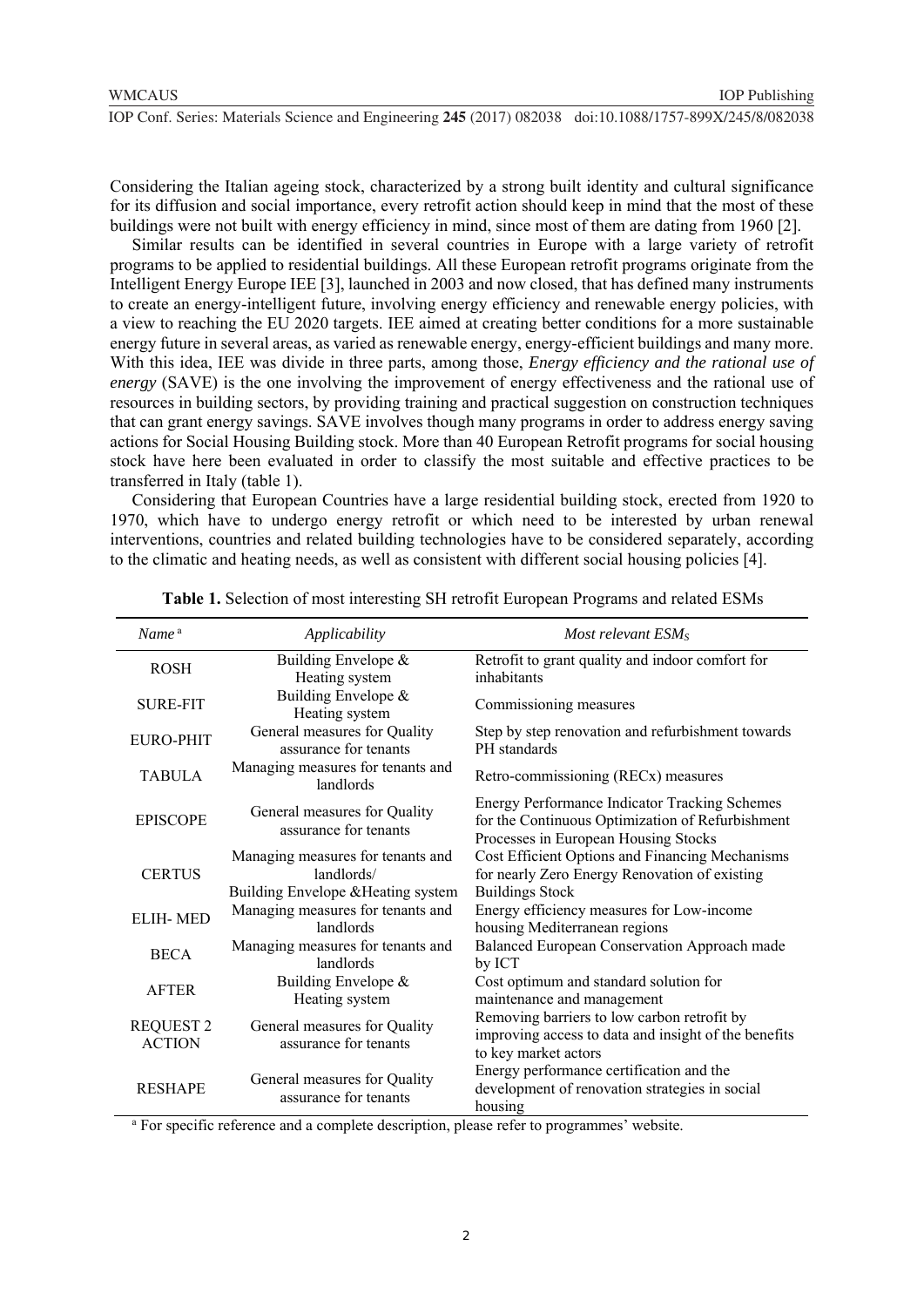### **2. Strategies and measures for sustainable Social Housing retrofit**

The type of interventions carried out for the refurbishment of social housing stocks can differ greatly in the amount of resources needed and in performances obtained, as well as according to different county regulations and climatic needs. The overall energy performance optimization is therefore generally focused on two main aspects: the improvement of building insulation (i.e. addition of external insulation coating, roof insulation) and the increase of efficiency of heating systems (i.e. replacement of boiler, distribution system, as well as district heating). Considering the microclimatic condition adopting passive strategies like greenhouses or Trombe solar walls and proper shading systems can be implemented as well, although they must be carefully designed to be integrated into the building envelope and rooftop [5].

The results of this research have led to a guide of best practices, distinguishing among retrofit actions on building envelope, on energy devices and other categories (table 1-3), discriminating in measures to be used before intervention, during intervention phase and after retrofit action.

This research aims at supporting the assessment of the ESMs to be used in retrofit and refurbishment actions, deriving the best practices used in the most popular and valuable EU program for Social Housing (table 1), through establishing a common conceptual framework with precise definitions of the performance indicators and how to use them according to building type, building technologies and the geographical region and climate. The comparability of these measures and their related performances rely on a common understanding of the performance indicators and an identical methodology to measure them. Every measure assessed in the following tables is part of one or more than one programs (table 1), with specific attention to the building envelope, to thermal station for heating or cooling, and any other management measures. The conceptual framework carried out for each programme consists of: a global inventory of measures and actions to detect the best one to be applied according to specific building needs, in order to accomplish the economic, environmental and social impact of each measure; the creation of a sort of sourcebook, with definitions of the performance indicators to prove the applicability of interventions and the following performances to enhance building's energetic behaviour.

| Type of measures                    | # $ESM$ | <b>Best Practices</b>                                    |
|-------------------------------------|---------|----------------------------------------------------------|
|                                     | #01     | Primary building inspection                              |
| First evaluation of the building's  | #02     | Sectorial Survey                                         |
| conditions                          | #03     | Tenant's survey                                          |
|                                     | #04     | Self-assessment tools for landlords                      |
|                                     | #05     | First Energy Analysis (FEA)                              |
|                                     | #06     | Energy audits                                            |
|                                     | #07     | Quality assurance in the running period (QAEEU)          |
| Monitoring phase to evaluate energy | #08     | Energy Performance Contract (EPC)                        |
| consumption                         | #09     | Use and implementation of the Energy Performance of      |
|                                     |         | Buildings Directive (EPBD) regulations                   |
|                                     | #10     | Model Quality Control Matrix (MQC)                       |
|                                     | #11     | Installing Resource Management Systems (RMS) instruments |
|                                     | #12     | Database of building typology and materials              |
|                                     | #13     | Operating management of the building                     |
| Existing buildings management       | #14     | Running management                                       |
|                                     | #15     | Financial support instruments                            |
|                                     | #16     | Selection of an Energy Services Companies (ESCO)         |
|                                     | #17     | Workshop and trainings                                   |
| Specific measures for social        | #18     | Energy Performance Contract (EPC) for comparing costs    |
| housing tenants                     | #19     | Global vision for energy and management costs            |
|                                     | #20     | Creation of support groups                               |

**Table 2.** Best Practice selection according to the European Social Housing Project assessed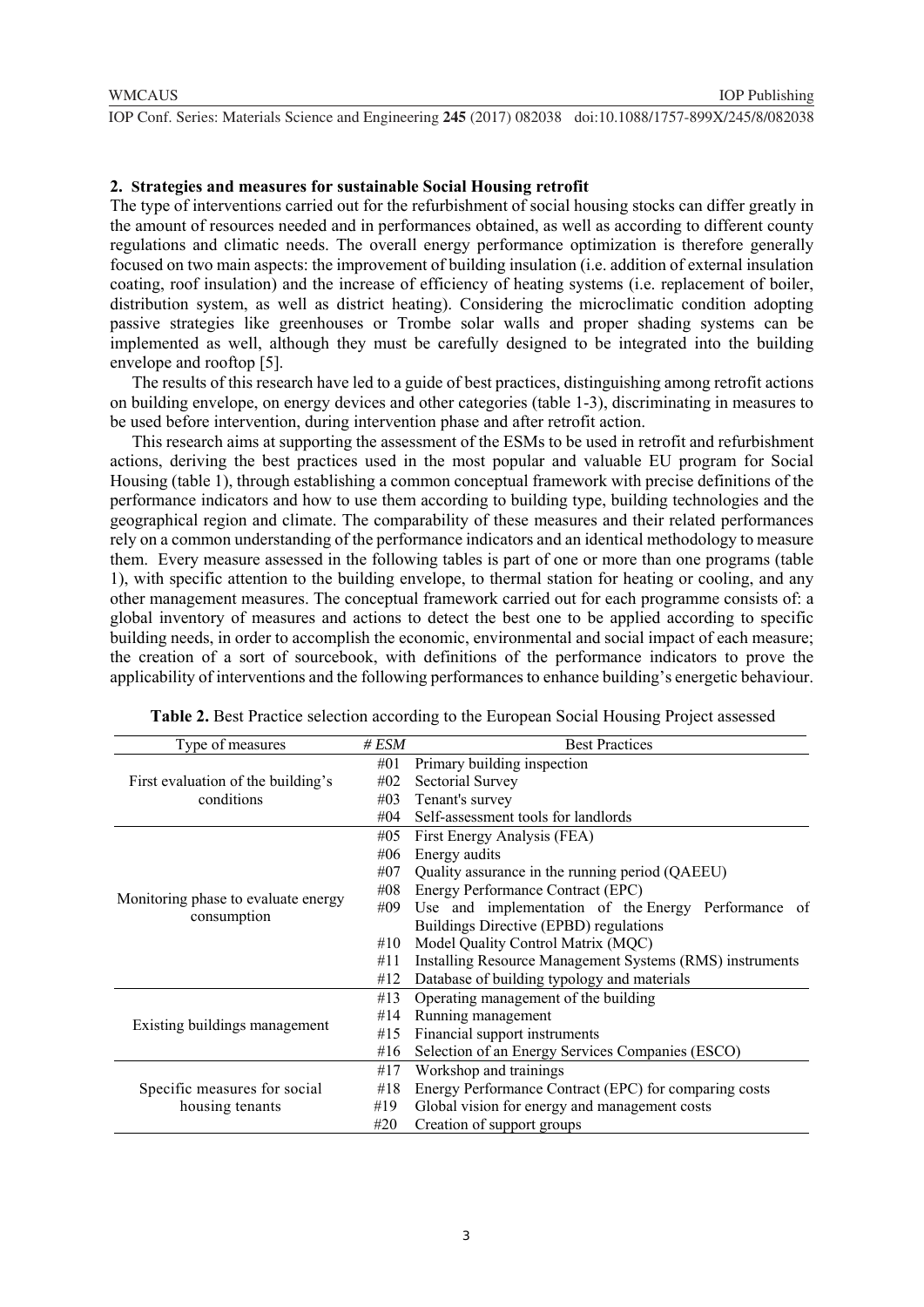| Type of measures                  |     | <b>ESM</b><br><b>Best Practices</b>                        |
|-----------------------------------|-----|------------------------------------------------------------|
|                                   |     | #22 External insulation of exterior wall and facade        |
|                                   | #23 | Internal insulation of exterior wall and facade            |
|                                   | #24 | Sloped roof insulation between or on the rafters           |
|                                   |     | #25 Top floor insulation                                   |
|                                   |     | #26 Cellar ceiling first floors insulation                 |
|                                   |     | #27 Windows constructions replacement                      |
|                                   |     | #28 Thermal bridges correction                             |
|                                   |     | #29 Heat buffer on balcony and/or loggia                   |
| <b>Building Envelope Measures</b> |     | #30 Passive solar systems                                  |
|                                   |     | #31 Air tightness of the building shell                    |
|                                   |     | #32 Solar shading devices                                  |
|                                   |     | #33 Acoustic insulation from interior noises               |
|                                   |     | #34 Natural cooling                                        |
|                                   |     | #35 Rooftop addition: contrast                             |
|                                   |     | #36 Rooftop addition: extension                            |
|                                   |     | #37 Rooftop addition: integration                          |
|                                   | #38 | Installing a condensation boiler                           |
|                                   |     | #39 Installing air-water heat pump                         |
|                                   | #40 | Installing a geothermal heat pump                          |
|                                   | #41 | District heating                                           |
| Technical measures for the energy |     | #42 Installation of ventilation systems with heat recovery |
| supply and distribution           |     | #43 Installation of a solar thermal system for hot water   |
|                                   | #44 | Insulation of distribution conduits                        |
|                                   |     | #45 Installation of thermostatic valves on radiators       |
|                                   |     | #46 Use of renewable energy                                |
|                                   | #47 | Replacement of energy equipment                            |
|                                   | #48 | Quality assurance in the planning period (QAEEP)           |
| Quality assurance Measures        | #49 | Professional training of craftsmen and installers          |
|                                   | #50 | Life Cycle Assessment (LCA) of the building materials      |

**Table 3.** Selection of best practices related to improving energy efficiency on existing buildings

The following measures (table 4) thus regards diagnostic and monitoring actions, building envelope management, technical measures to address specific building components (roof, walls, foundation, windows & frames, sun protection), as well as technical measures for the energy supply and distribution (heating /cooling) system, solar thermal installations photovoltaic, ventilation and heat recovery).

| Type of measures | ESM<br># | <b>Best Practices</b>                                |
|------------------|----------|------------------------------------------------------|
|                  | 51       | Quality assurance in the construction period (QAEEC) |
| Expected results | 52       | Commissioning                                        |
| final assessment | 53       | Retro-commissioning (RECx)                           |
|                  | 54       | Evaluation of financial investments                  |

**Table 4.** Selection of best practices after the retrofit intervention

# **3. Best practises application on 80's Social Housing buildings in Parma (IT)**

The social housing building Stock in Italy is in a critical condition from several points of views, such as energy consumption, maintenance, inadequacy of size and facilities of the dwellings, barriers to accessibility [6].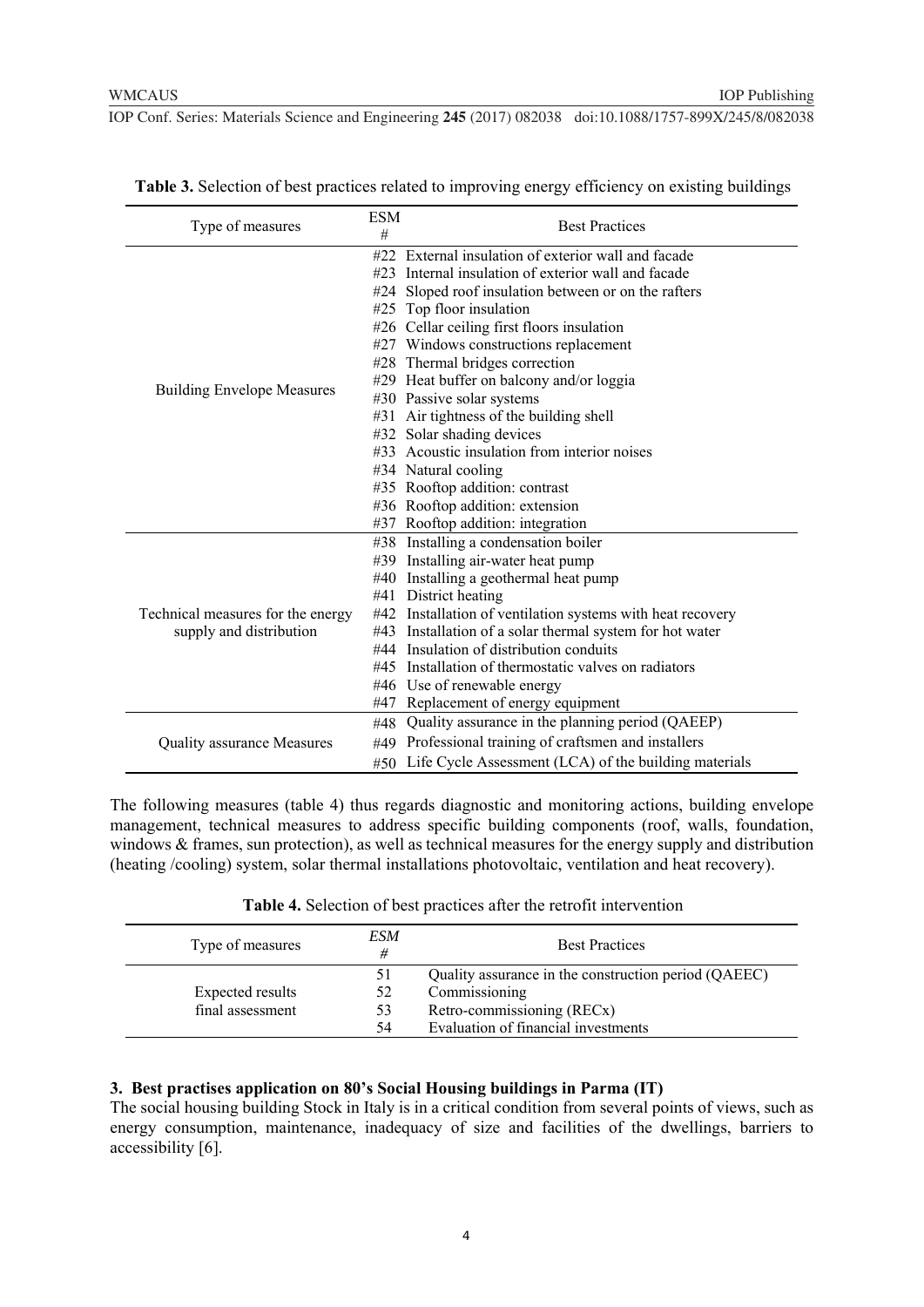Refurbishment of social housing stock has to consider multiple dimensions at once and to face these inadequate conditions. The study here presented, based on the previous ESMs survey, aims at testing a selection of those measures in two Italian Social Housing Building, erected in Parma in the early 80's. The two projects, which involved a whole re-design of a social housing building envelope and heating systems, aim at improving accessibility, indoor space distribution and sizing, is by focusing specifically on the energy performance improvement achievable through the envelope and heating system retrofitting. The two Social Housing edifices described were chosen because of they are the same age, but building construction techniques are totally different, making possible to test and evaluate the reliability of the Energy Saving Measures selected and proposed.

The approach adopted can be applied to numerous analogous projects on Social Housing Stock, both at the building and the urban neighbourhood scale. The evaluation of the performance through software simulation have been made according to regional energetic regulation (Regione Emilia Romagna [7]) in order to accurately appraise the enhanced outcomes of such projects and to disseminate them for effective refurbishment policies in the Italian Social Housing Stock.

#### *3.1. Buildings description and simulation model specifications*

The buildings here investigated (from now on called Bld. A and Bld. B) were built in 1985 and 1982 and they are located in the suburban area of Parma, in the north of Italy. Both of them typically exemplify social housing building standards, as they were erected in the 80's, by using prefabricated concrete technologies (Bld. A) and bricks layer (Bld. B) for the building shell.

The Municipality of Parma is still the owner of both buildings and their 68 (Bld. A) and 32 (Bld. B) apartments. Building A has 4 levels and Building B has 6. The thermal analysis of a sample apartment for both of them, thanks to an Italian building-energy calculation software and in accordance to the latest Italian energy regulation for residential building has shown that the primary energy demand for heating and domestic hot water is up to 218,28 kWh/m<sup>2</sup> per year (Bld. A) and 187,8 kWh/m<sup>2</sup> per year (Bld. B). These values show that the building-shell components quality is still inadequate and energy consuming, requiring an effective retrofit action.



**Figure 1.** Building A floor plans, before and after refurbishment

The retrofit projects have both been done selecting the best practices relevant to buildings' needs. The approach has been finalized to a total retrofit of the building, instead of a simple thermal retrofit that ensure the reduction of the dispersion only through the replacement of heat generator or windows, in accordance to the selected measures, as presented in table 2-4. The best practices selected for the retrofit project are listed below in accordance with each building.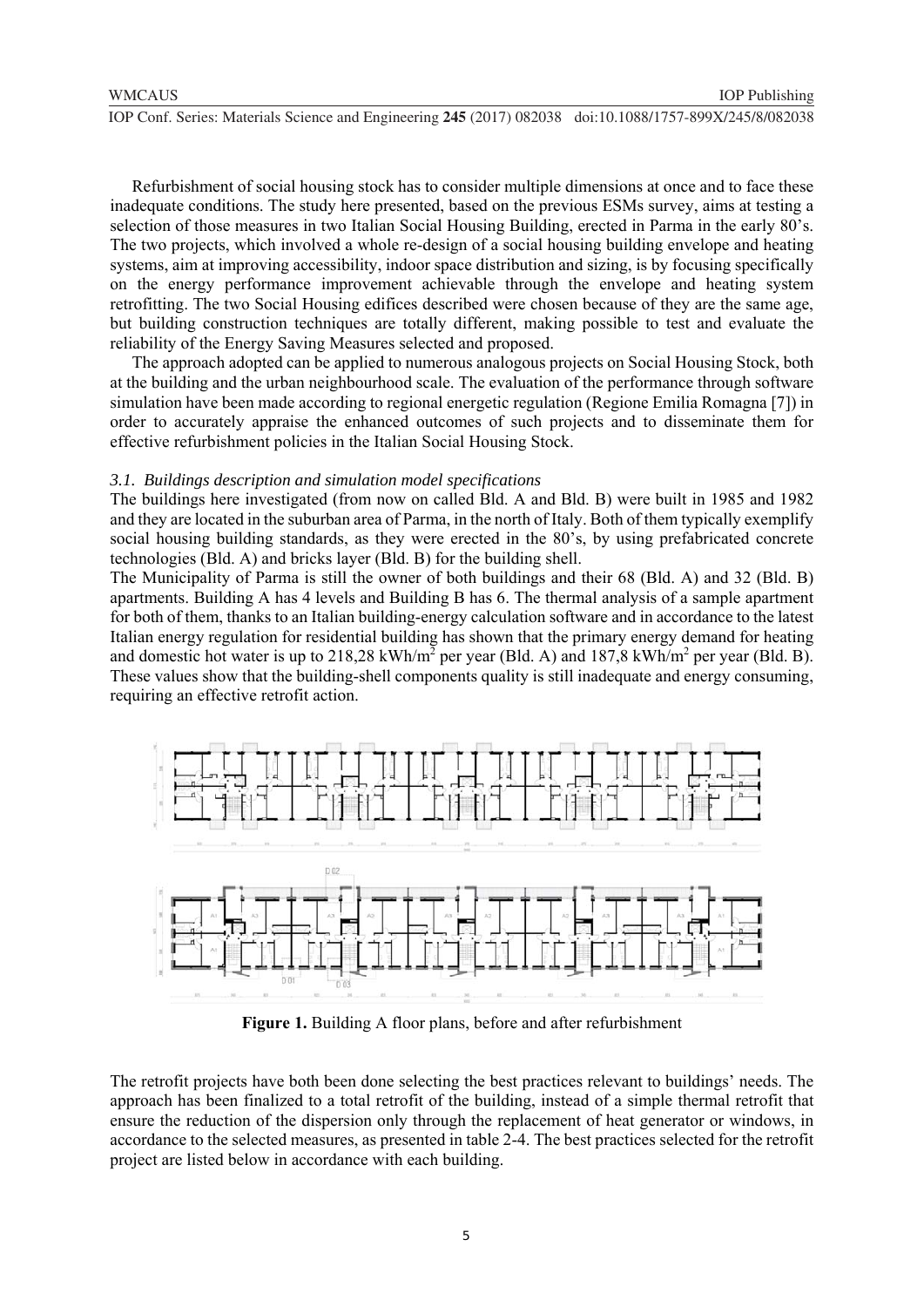

| ш              |  | <b>EL LES</b> |                 | <b>Line</b> |             | 1.1.1 |  | <b>EL BELL</b> |  |  |
|----------------|--|---------------|-----------------|-------------|-------------|-------|--|----------------|--|--|
| m<br>ш         |  |               |                 |             | -           |       |  |                |  |  |
| $\overline{ }$ |  |               | Classic Connect |             | <b>Send</b> |       |  |                |  |  |
|                |  |               |                 |             | -           |       |  |                |  |  |
| $\frac{1}{2}$  |  |               |                 |             |             |       |  |                |  |  |
|                |  |               |                 |             |             |       |  |                |  |  |

**Figure 2.** Building A South elevation, before and after refurbishment

|               |                                                                    | renovated one |                                                          |
|---------------|--------------------------------------------------------------------|---------------|----------------------------------------------------------|
|               |                                                                    | (Building A)  |                                                          |
| Envelope      | Construction concepts                                              | $#$ ESMs      | Construction concepts                                    |
| Components    | Before Retrofit                                                    | applied       | After Retrofit                                           |
| External wall | 25-cm thick brick walls, 7-cm                                      | #22           | Prefabricated structure made of timber frame             |
|               | polystyrene layer in-between.                                      |               | and an insulation layer interposed                       |
|               | U-Value = $0.61$ W/m <sup>2</sup> K                                | #28           | Thermal bridges correction                               |
|               |                                                                    | #31           | Airtightness of the building shell                       |
| Floor slab on | Concrete, brick, concrete,                                         | #24           | Sloped roof insulation and addition of new attic         |
| the cellar    | plaster                                                            |               | floor: wood fibre panel covering the X-Lam               |
|               | U-Value = $1,12$ W/m <sup>2</sup> K                                |               | bearing structure, U-Value= $0.09 \text{ W/m}^2\text{K}$ |
|               |                                                                    | #31           | Acoustic insulation                                      |
| Roof          |                                                                    | #26           | Fireproof layer of mineral wool panels                   |
|               | Concrete prefabricated roof<br>U-Value = $1,22$ W/m <sup>2</sup> K | #36           | Rooftop addition, extension.                             |
|               |                                                                    |               | X-Lam structure by 150 mm thick panels                   |
|               |                                                                    |               | insulated outside with 300 mm of wood fibre              |
|               |                                                                    |               | panels. U-Value= $0.09$ W/m <sup>2</sup> K               |
|               |                                                                    | #27           | Double-glazing glass and PVC frame will be               |
|               | Double glazing 4mm wood                                            |               | installed on the new prefabricated façade. The           |
| Windows       | frame                                                              |               | double-glazing glass, LowE. U-Value= 0,70                |
|               | U-Value of $3,20$ W/m <sup>2</sup> K                               |               | $W/m^2K$                                                 |
|               |                                                                    | #32           | Solar shading devices on balconies<br>and                |
|               |                                                                    |               | windows                                                  |
|               |                                                                    | #41           | Switching to district heating                            |
|               | Individual gas boiler connected                                    | #42           | Installation of a solar thermal system for hot           |
| Heating       | with radiators                                                     |               | water                                                    |
| system        |                                                                    | #45           | Installation of thermostatic valves on radiators         |
|               |                                                                    | #46           | PV panels installed on the new roof.                     |
|               | Average ENERGY PERFORMANCE                                         |               | Average ENERGY PERFORMANCE                               |
|               | $218,8$ kWh/m <sup>2</sup> y                                       |               | $35,01$ kWh/m <sup>2</sup> y                             |

**Table 5.** Building envelope components ESMs -as previously identified- for the existing building the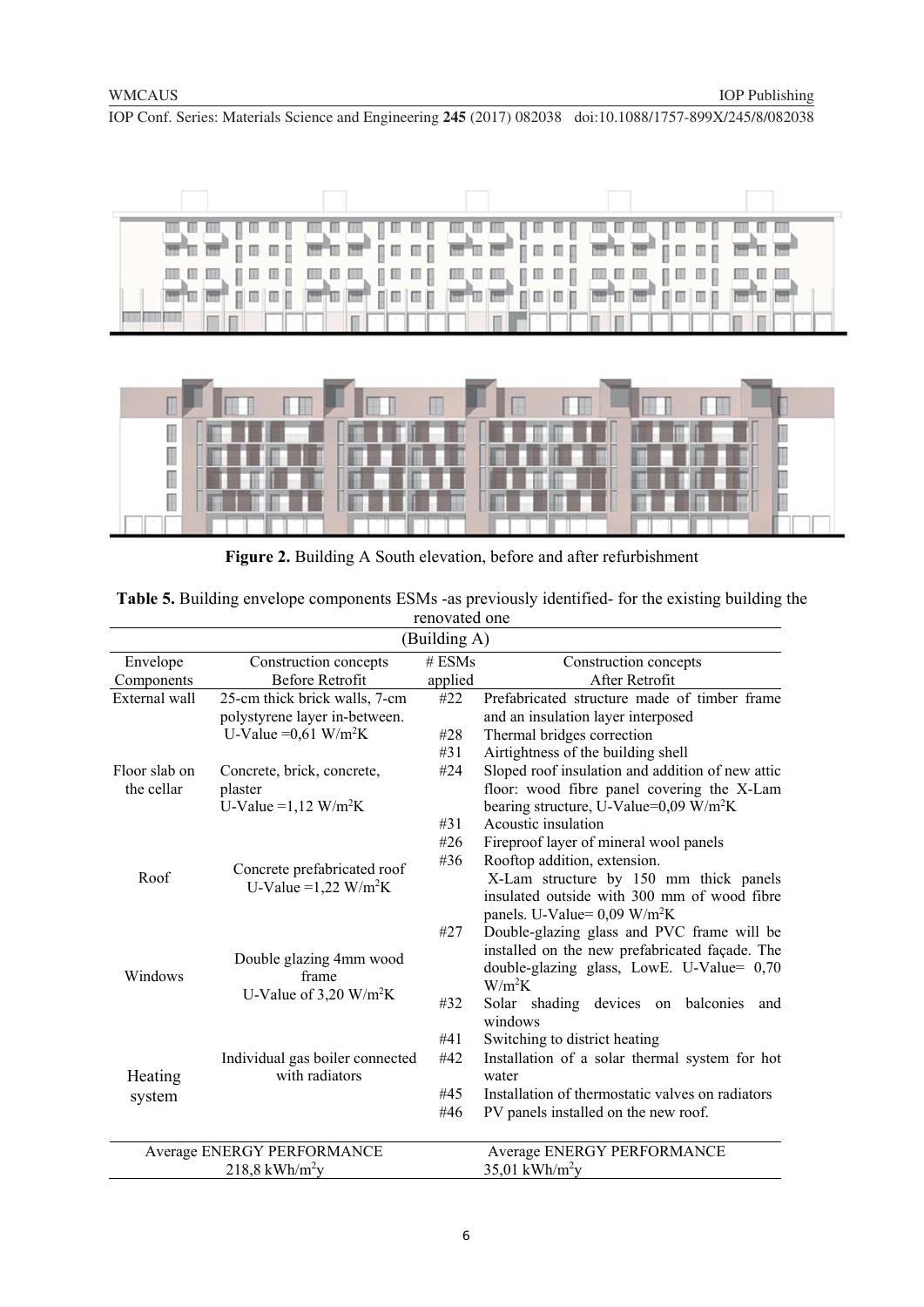

**Figure 3.** Building B plans, before and after refurbishment

| <b>FEBOOLO</b>    | 000 <b>m</b>                                | <b>In the fill, in the fil</b><br>.  | <b>MARK</b>    |
|-------------------|---------------------------------------------|--------------------------------------|----------------|
| <b>In ham</b>     | <b>Indian Lat</b><br>اساسط                  | <b>MR</b><br>$R$ in                  |                |
| <b>Indian and</b> | <b>Indian</b><br>اسراسيل<br><b>Industry</b> | 81. TO<br>orl                        |                |
| $\Box$ oo         | ہ اوت<br>0000                               | 0110<br>田田 国<br>百日日                  | $\blacksquare$ |
|                   | $\Box$<br>ПΕ                                | $\blacksquare$<br>日 田田<br><b>BBB</b> | $\blacksquare$ |
|                   | ПII                                         |                                      |                |

**Figure 4.** Building B South Est elevation, before and after refurbishment

# **4. Conclusions**

Moreover, the best practices selected have been assessed with the energy calculation software. The primary energy consumption after retrofit is  $35.01 \text{ kWh/m}^2$  per year (Bld. A) and 40.40 kWh/m<sup>2</sup> per year (Bld. B), valuable results if compared to newly constructed buildings.

The primary energy consumption has been reduced by 84% (Bld. A) and 78% (Bld. B). In terms of energy savings, interventions on building shell can reduce the demand in the most effective way, since a heating system replacement only does not solve the problem of heating losses. The comparison among the different ESMs options considered in both energies retrofit interventions have to take into account the minimization of primary energy with respect to cost and in respect of  $CO<sub>2</sub>$  emissions. The increase of indoor quality reduces the possibility of structural damages and offers additional benefit for tenants. This kind of approach can achieve better energy-savings measures, getting to a faster return of investments, but mostly ensures benefit for indoor air quality and general indoor comfort for dwellers as demonstrated in may retrofit Italian projects [8] [9]. High costs also do not necessarily affect the costbenefit ratio, especially using best practices that allow an increase of the building value, such as rooftop addition; these measures can reduce the payback period, by maximizing capital return.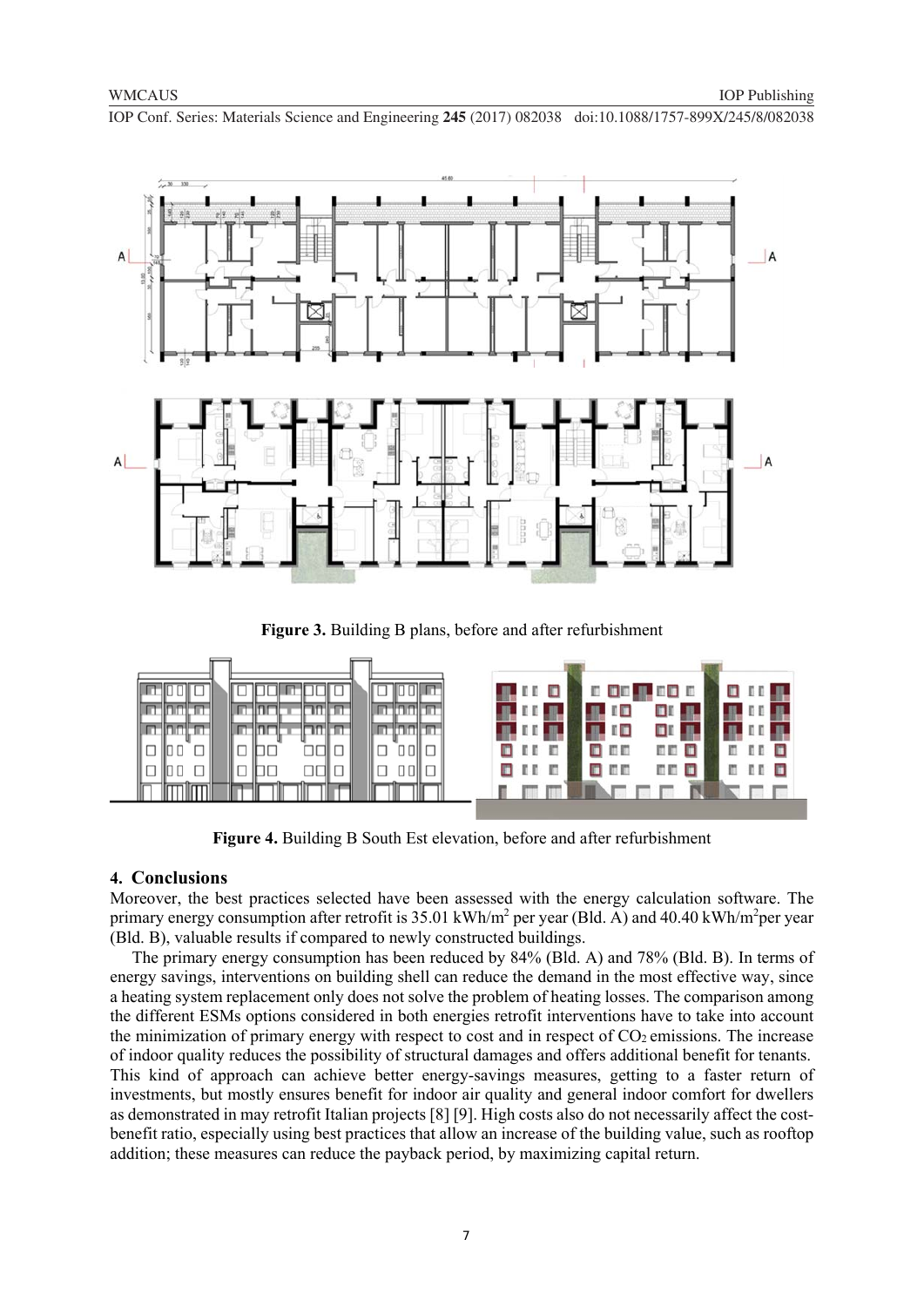| <b>BUILDING B</b> |                                              |         |                                                          |  |  |  |  |
|-------------------|----------------------------------------------|---------|----------------------------------------------------------|--|--|--|--|
| Envelope          | Construction concepts                        | # ESMs  | Construction concepts                                    |  |  |  |  |
| Components        | Before Retrofit                              | applied | After Retrofit                                           |  |  |  |  |
|                   |                                              | #22     | Plaster, 3 wythes brick, XPS 16-cm, plaster. U-          |  |  |  |  |
|                   | Plaster, 3 wythes brick,                     |         | Value= $0,172$ W/m <sup>2</sup> K                        |  |  |  |  |
| External wall     | insulation panel, plaster.                   | #22     | Plaster, 3 wythes brick, XPS 16-cm, air, steel           |  |  |  |  |
|                   | U-Value = $0.61$ W/m <sup>2</sup> K          |         | frame, Green wall. U-Value= $0.09 \text{ W/m}^2\text{K}$ |  |  |  |  |
|                   |                                              | #28     | Thermal bridges correction                               |  |  |  |  |
|                   |                                              | #31     | Airtightness of the building shell                       |  |  |  |  |
| Floor slab on     | Ceramic, brick, concrete,                    | #24     | Sloped roof insulation and addition of new attic         |  |  |  |  |
| the cellar        | plaster. U-Value = $1,12$ W/m <sup>2</sup> K |         | floor: wood fibre panel covering the X-Lam               |  |  |  |  |
|                   |                                              |         | bearing structure, U-Value= $0.09$ W/m <sup>2</sup> K    |  |  |  |  |
| Roof              | Concrete prefabricated roof.                 | #36     | P.E., polyurethane 15 cm, Concrete +brick-               |  |  |  |  |
|                   | U-Value = $1,22$ W/m <sup>2</sup> K          |         | concrete+ plaster. U-Value = $0,220$ W/m <sup>2</sup> K  |  |  |  |  |
|                   |                                              | #27     | Double glazing 4mm-15mm-4mm, LowE. U-                    |  |  |  |  |
| Windows           | Double glazing 4mm wood                      |         | Value= $1,6$ W/m <sup>2</sup> K                          |  |  |  |  |
|                   | frame. U-Value of $3,80$ W/m <sup>2</sup> K  | #32     | Solar shading devices made of external                   |  |  |  |  |
|                   |                                              |         |                                                          |  |  |  |  |
|                   |                                              | #41     | Switching to district heating                            |  |  |  |  |
| Heating           | Individual gas boiler connected              | #42     | Installation of a solar thermal system for hot<br>water  |  |  |  |  |
| system            | with radiators                               | #45     | Installation of thermostatic valves on radiators         |  |  |  |  |
|                   |                                              | #46     | PV panels installed on the new roof.                     |  |  |  |  |
|                   | Average ENERGY PERFORMANCE                   |         | Average ENERGY PERFORMANCE                               |  |  |  |  |
|                   | $187,8 \text{ kWh/m}^2$ y                    |         | 40,4 kWh/m <sup>2</sup> y                                |  |  |  |  |

| Table 6. The building envelope components for the existing building and retrofit solutions, related to |                               |  |  |  |  |
|--------------------------------------------------------------------------------------------------------|-------------------------------|--|--|--|--|
|                                                                                                        | ESMs as previously identified |  |  |  |  |

These projects aim at demonstrating that are several parameters that can greatly influence the choice of a specific renovation strategy and they are constrained both by technical factors, such as existing building features, heating systems and structural constraints, and by economic factors, such as investment cost and payback time. Energy service costs and comfort conditions provide also an important factor to be considered to obtain a consistent result. Considering that in Italy there is large number of SH buildings, from different ages and with different features, it is hard to define a standard protocol to use in retrofit action, but this kind of approach clearly demonstrate that the introduction of these energy saving measures can help in reducing the costs of running SH buildings. The lower income due to reduced energy consumptions could have compensated by an increase of prices per unit. Exchanging best practices thanks to the precise application of selected measures can thus increase building sectors knowledge and improve general expertise.

### **Acknowledgements**

The authors would like to thank the Municipality of Parma and ACER Parma with its technical office for the materials supplied.

## **References**

[1] CECODHAS, European Social Housing Observatory, Social Housing in the EU, *Time for legal certainty for local authorities, social housing providers and millions of European households*, Report to the European Commission, Brussels, 2005.

[2] M. Baldini and M. Federici, "Il Social Housing in Europa, Centro di Analisi delle politiche pubbliche", *CAPPaper,* n. 49, 2008.

[3] Intelligent Energy Europe IEE - web-site: http://ec.europa.eu/energy/intelligent/index\_en.htm